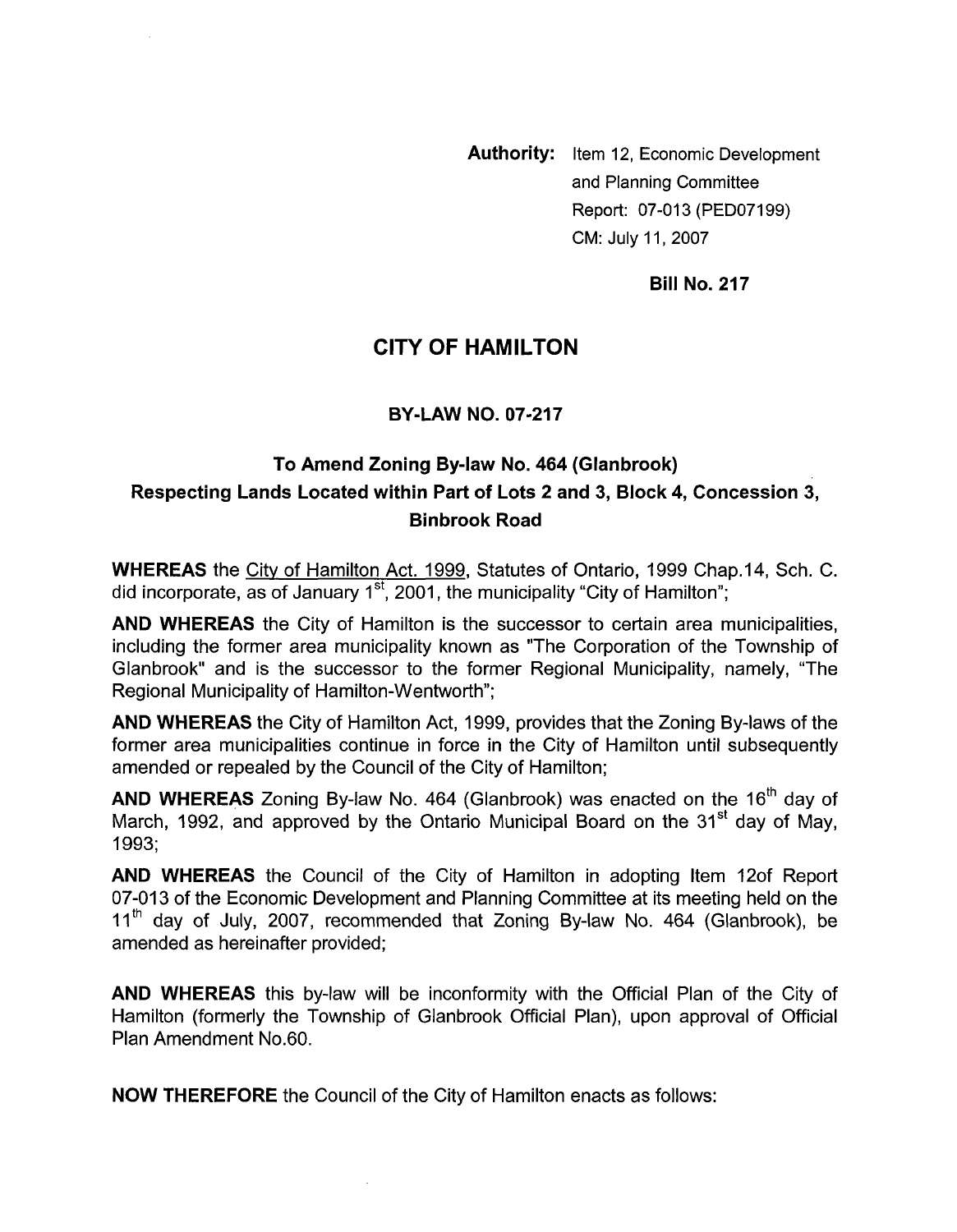By-law Respecting Part of Lots 2 and 3, Block 4, Concession 3, Binbrook Road Page 2 of 8

- 1. That Schedule "H", appended to and forming part of By-law No. 464 (Glanbrook) is hereby amended as follows:
	- $(a)$ by changing from the Residential Multiple "RM2-161" Zone to the Residential "R4-222" Zone, the lands composed of Block 1;
	- $(b)$ by changing from the Residential Multiple "RM3-161" Zone to the Residential "R4-222" Zone, the lands composed of Block 2;
	- $(c)$ by changing from the Residential "R4-161" Zone to the Residential Multiple "RM3-223" Zone, the lands composed of Block 3;
	- $(d)$ by changing from the Residential Multiple "RM4-161" Zone to the Residential "R4-222" Zone, the lands composed of Block 4;
	- $(e)$ by changing from the Residential Multiple "RM4-161" Zone to the Residential Multiple "RM3-223" Zone, the lands compoised of Block 5;
	- $(f)$ by changing from the Residential Multiple "RM2-161" Zone to the Residential "R4-222" Zone, the lands composed of Block 6;
	- by changing from the Residential Multiple "RM3-161" Zone to the  $(g)$ Residential Multiple "RM2-224" Zone, the lands composed of Block 7;
	- $(h)$ by changing from the Residential Multiple "RM2-161" Zone to the Residential Multiple "RM3-223" Zone, the lands composed of Block 8;
	- $(i)$ by changing from the Residential "R4-161" Zone to the Residential "R4-222" Zone, the lands composed of Block 9;
	- $(j)$ by changing from the Residential Multiple "RM2-161" Zone to the Residential Multiple "RM2-224 Zone, the lands composed of Block 10; and,
	- $(k)$ by changing from the Residential Multiple "RM3-161" Zone to the Residential Multiple "RM3-223" Zone, the lands composed of Block 11 ;

the extent and boundaries of which are shown on a plan hereto annexed as Schedule "A".

2. That Section 44, "Exceptions to the Provisions of this By-law", of Zoning By-law No. 464, be amended by adding the following new special provisions:

## **"R4-222**

# Notwithstanding the regulations of Subsection 16.2 **REGULATIONS FOR USES PERMITTED IN PARAGRAPH (a) OF SUBSECTION 16.1 (SINGLE DETACHED**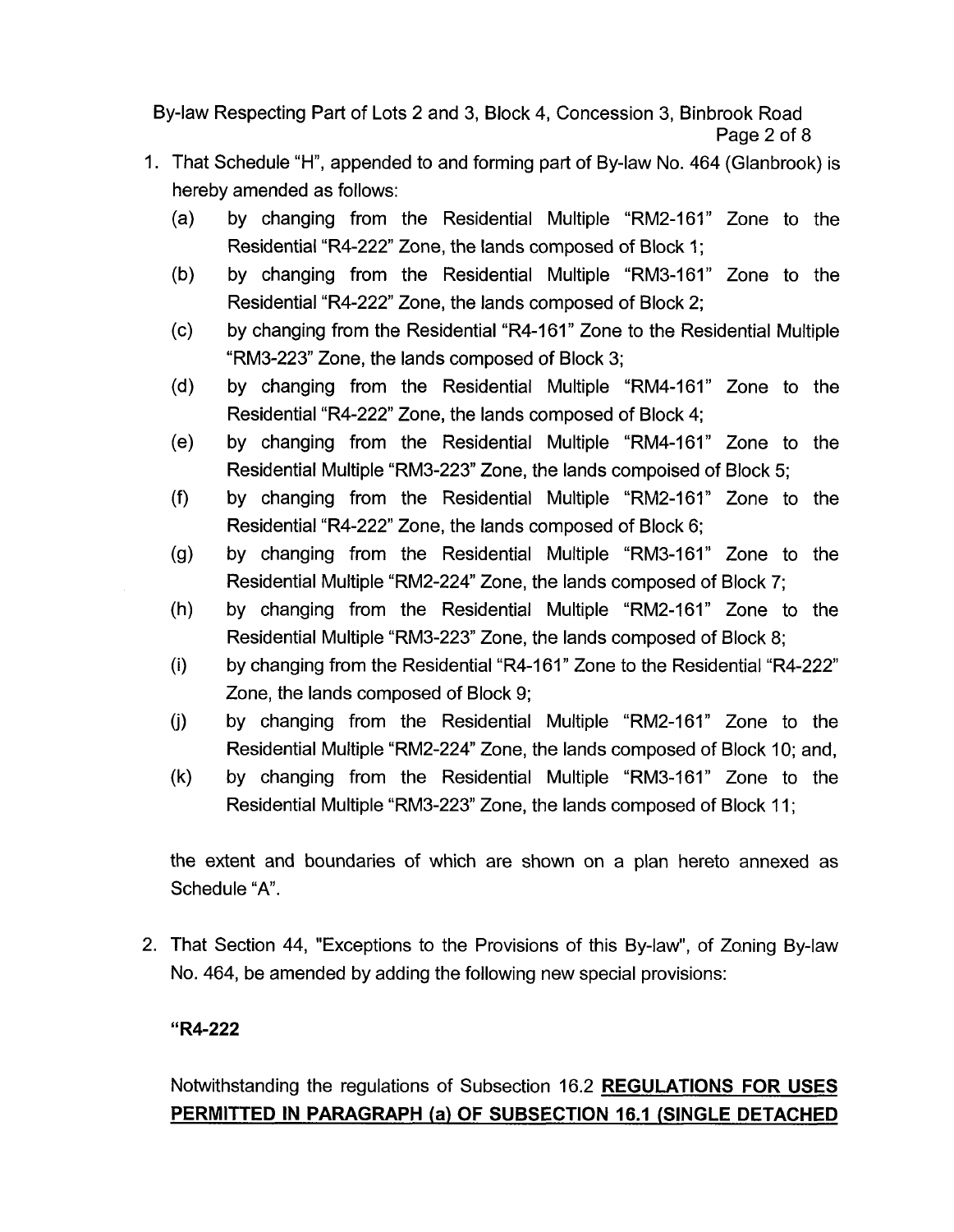By-law Respecting Part of Lots 2 and 3, Block 4, Concession 3, Binbrook Road Page 3 of 8 **DWELLING)** of **SECTION 16: RESIDENTIAL "R4" ZONE,** for those lands zoned

"R4-222", the following regulations shall apply:

| (a) | Minimum Lot Frontage: | 10 metres, except 11.8 metres          |
|-----|-----------------------|----------------------------------------|
|     |                       | for a corner lot                       |
| (b) | Minimum Lot Area:     | 280 square metres, except 330 square   |
|     |                       | metres for a corner lot                |
| (c) | Maximum Lot Coverage: | N/A                                    |
| (d) | Minimum Front Yard:   | 4.5 metres to the dwelling, except 6.0 |
|     |                       | metres to the attached garage          |
| (e) | Minimum Side Yard:    | 1.2 metres on one side and 0.6 metres  |
|     |                       | on the other side, except:             |

- (i) On a corner lot the minimum side yard abutting the flankage street shall be 3.0 metres, except that an attached garage which fronts on the flankage street shall not be located within 6.0 metres of the flankage street line.
- Minimum Rear Yard: 7 metres  $(f)$
- $(g)$ Maximum Height: 10.7 metres
- $(h)$ Minimum Parking Requirements:

Pursuant to the provisions of Subsections 7.35, 11.5 and 11.6 of this Bylaw. In addition, the parking space size shall have a minimum width of 2.6 metres and have a minimum length of 5.5 metres. Stairs, to a maximum of 3 risers, and a door swing shall be permitted to encroach into the interior garage parking space.

In addition to the provisions of paragraphs (a) and (b) of Subsection 7.26 **ENCROACHMENT INTO YARDS,** on those lands zoned "R4-222", the following regulations shall apply:

(i) Covered porches may project into any required front yard a distance of not more than 3.0 metres.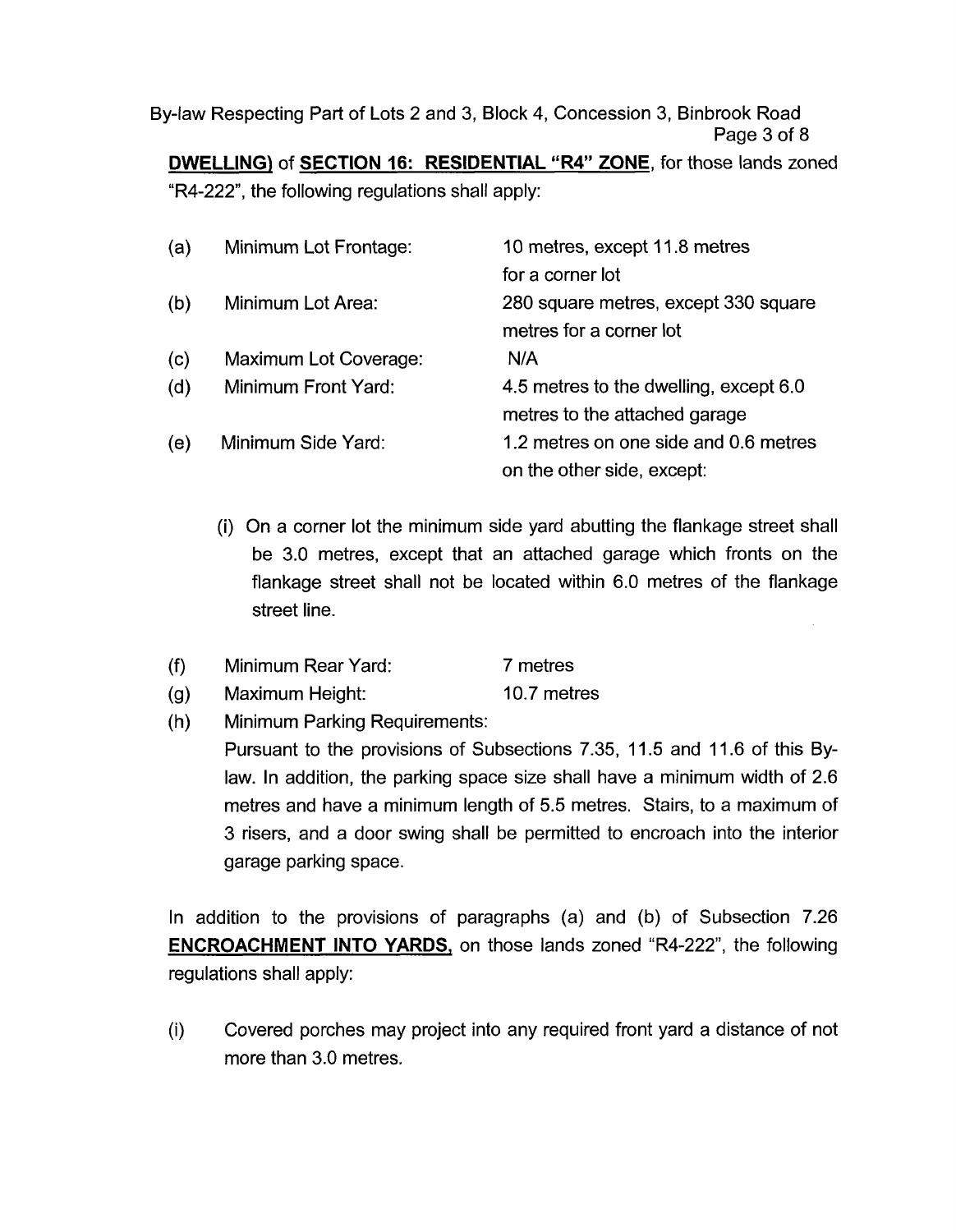By-law Respecting Part of Lots 2 and 3, Block 4, Concession 3, Binbrook Road Page 4 of 8

- (ii) Bay windows either with or without foundations may project into any required front, rear, or flankage yards a distance of not more than 0.9 metres.
- Stairs may project into any required front yard a distance of not more than 4.5 metres. (iii)
- A covered porch may encroach into a required flankage yard a distance of not more than 1.8 metres. (iv)

In addition to the definition of "Daylight Triangle" in **SECTION 4, DEFINITIONS,** the following shall apply:

For the purposes of determining FRONT LOT LINE, and EXTERIOR SIDE LOT LINE abutting a street, a daylight triangle is deemed not to exist, provided that the minimum distance of the prescribed setbacks, in the By-law, is maintained"."

### **"RM3-223**

In addition to the Uses Permitted in Subsection 19.1 **PERMITTED USES** of **SECTION 19: RESIDENTIAL MULTIPLE "RM3" ZONE,** for those lands zoned "RM3-223", Townhouses on a Common Elements Condominium Road shall be permitted.

Notwithstanding the regulations of paragraphs (c), (d), (e), **(9,** (g), (h), and (n) of Subsection 19.2 **REGULATIONS FOR USES PERMITTED IN PARAGRAPH (a) and (b) OF SUBSECTION 19.1 (BLOCK TOWNHOUSE DWELLINGS)** of **SECTION 19: RESIDENTIAL MULTIPLE "RM3" ZONE,** for those lands zoned "RM3-223", the following regulations shall apply:

- (a) Maximum Lot Coverage: N/A (b) Maximum Density: N/A (c) Minimum Front Yard: 4.5 metres (d) Minimum Side Yard: 1.2 metres, except
	- (i) On a corner lot the minimum side yard abutting the flankage street shall be 2.4 metres, except that an attached garage which fronts on the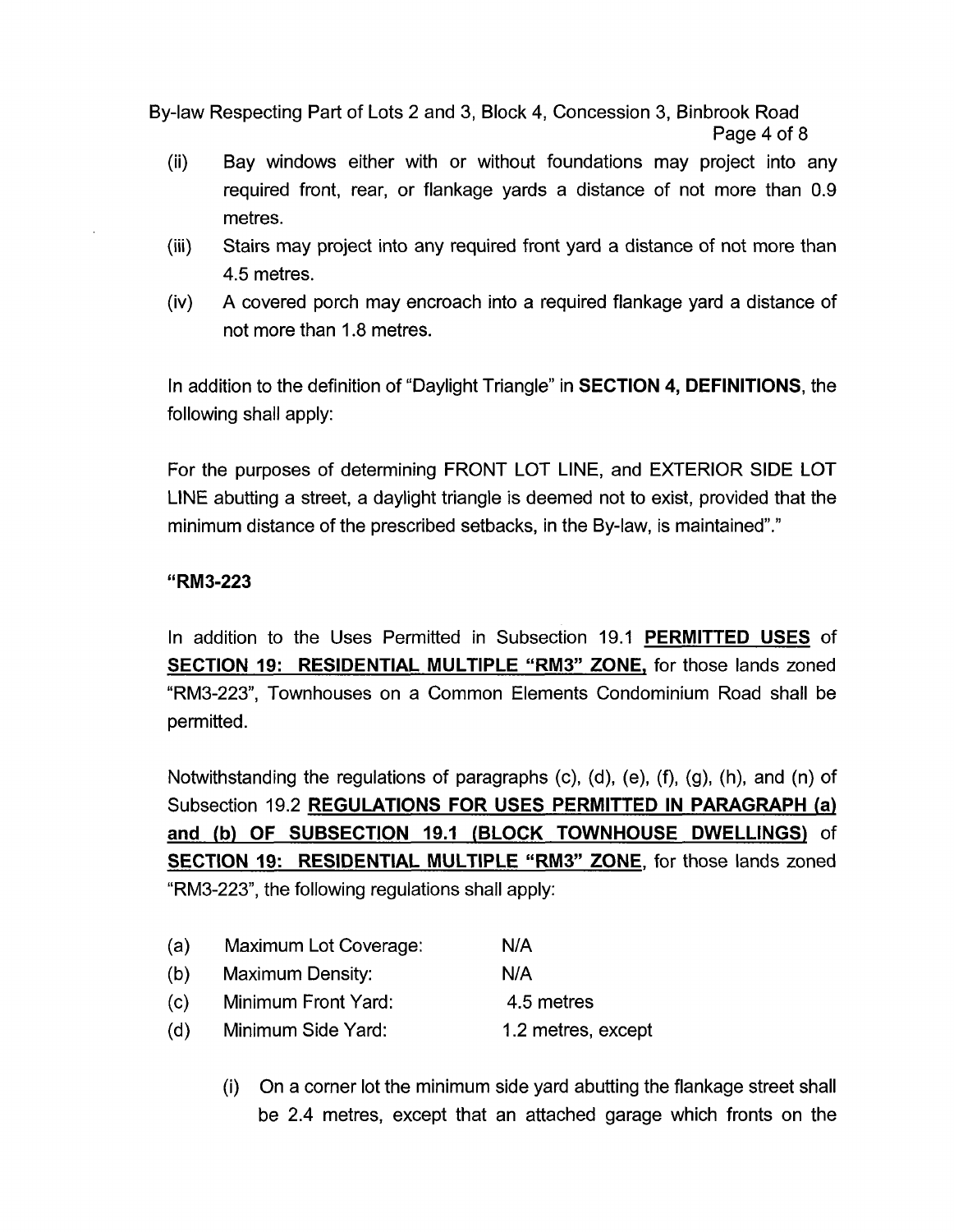By-law Respecting Part of Lots 2 and 3, Block **4,** Concession 3, Binbrook Road Page 5 of 8

> flankage street shall not be located within 6.0 metres of the flankage street line.

- (e) Minimum Rear Yard: 7.0 metres
- (f) Minimum Floor Area per Dwelling Unit: N/A
- (9) Minimum Separation Distance: N/A
- (h) Minimum Parking Requirements:

Pursuant to the provisions of Subsections 7.35, 11.5 and 11.6 of this Bylaw. In addition, the parking space size shall have a minimum width of 2.6 metres and have a minimum length of 5.5 metres. Stairs, to a maximum of 3 risers, and a door swing shall be permitted to encroach into the interior garage parking space.

Parking spaces in driveways shall be permitted within 6.0 metres of a street line.

Notwithstanding the definition of STREET in **SECTION 4, DEFINITIONS,** a common elements condominium road shall be deemed to be a public street for the purposes of creating freehold lots"."

### **"RM2-224**

Notwithstanding the regulations of paragraphs (a), (b), (c), (d), (e), (f), and (I) of Subsection 18.2 **REGULATIONS FOR USES PERMITTED IN PARAGRAPH (a) OF SUBSECTION 18.1 (STREET TOWNHOUSE DWELLING)** of **SECTION 18: RESIDENTIAL "RM2" ZONE,** for those lands zoned "RM2-224", the following regulations shall apply:

| (a) | Minimum Lot Frontage: | 6 metres, except 7.25 metres for a |
|-----|-----------------------|------------------------------------|
|     |                       | corner lot                         |
| (b) | Minimum Lot Area:     | 160 square metres, except 200      |
|     |                       | square metres for a corner lot     |
| (c) | Maximum Lot Coverage: | N/A                                |
| (d) | Minimum Front Yard:   | 6.0 metres                         |
| (e) | Minimum Side Yard:    | 1.2 metres, except:                |
|     |                       |                                    |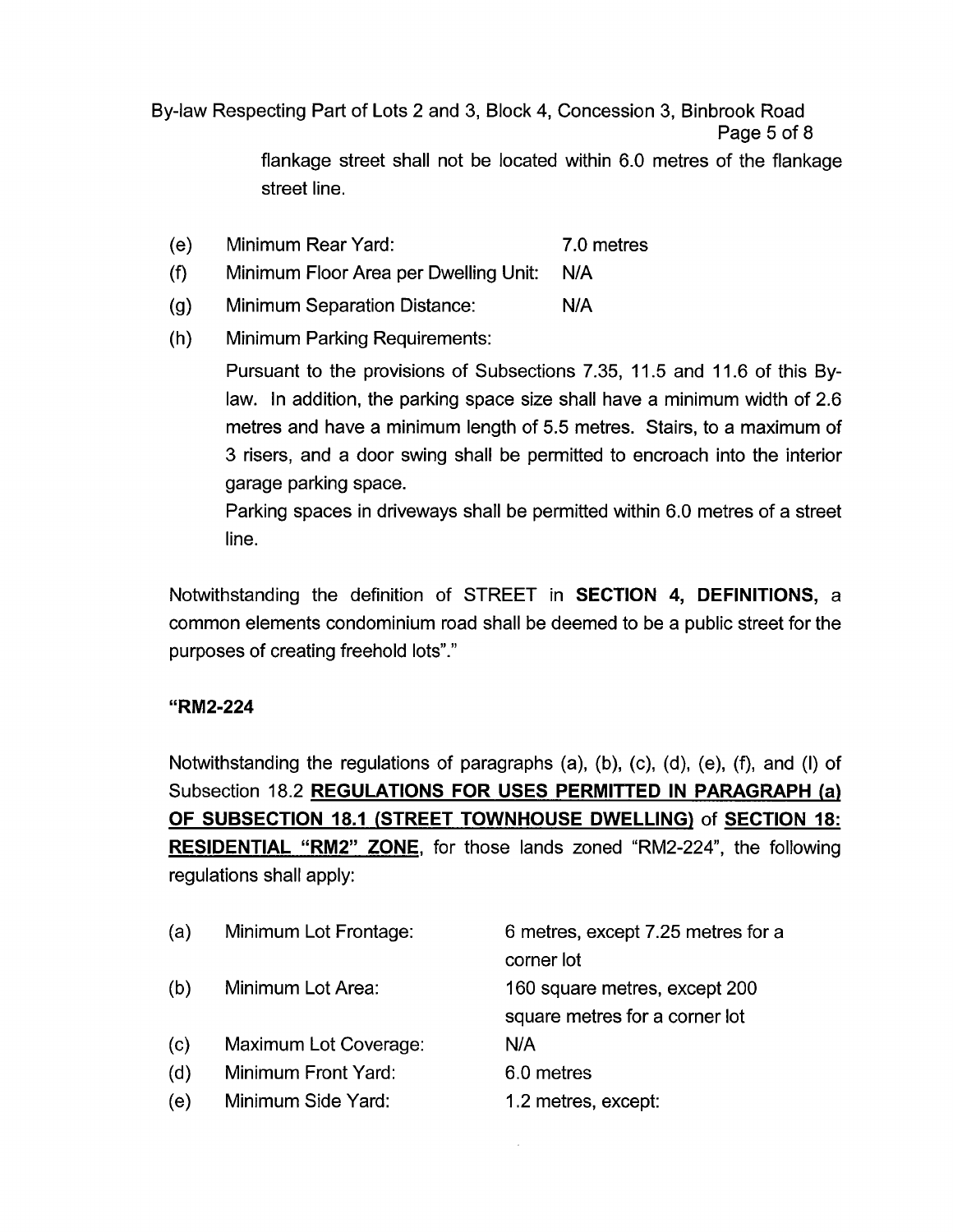By-law Respecting Part of Lots 2 and 3, Block **4,** Concession 3, Binbrook Road Page 6 of 8

- (i) On a corner lot the minimum side yard abutting the flankage street shall be 3.0 metres, except that an attached garage which fronts on the flankage street shall not be located within 6.0 metres of the flankage street line.
- **(9** Minimum Parking Requirements:

Pursuant to the provisions of Subsections 7.35, 11.5 and 11.6 of this By-law. In addition, the parking space size shall have a minimum width of 2.6 metres and have a minimum length of 5.5 metres. Stairs, to a maximum of 3 risers, and a door swing shall be permitted to encroach into the interior garage parking space.

In addition to the provisions of paragraphs (a) and (b) of Subsection 7.26 **ENCROACHMENT INTO YARDS, on those lands zoned "RM2-224", the following** regulations shall apply:

- (i) Covered porches may project into any required front yard a distance of not more than 3.0 metres.
- (ii) Bay windows either with or without foundations may project into any required front, rear, or flankage yards a distance of not more than 0.9 metres.
- Stairs may project into any required front yard a distance of not more than 4.5 metres. (iii)
- **A** covered porch may encroach into a required flankage yard a distance of not more than 1.8 metres. (iv)

In addition to the definition of "Daylight Triangle" in **SECTION 4, DEFINITIONS,** the following shall apply: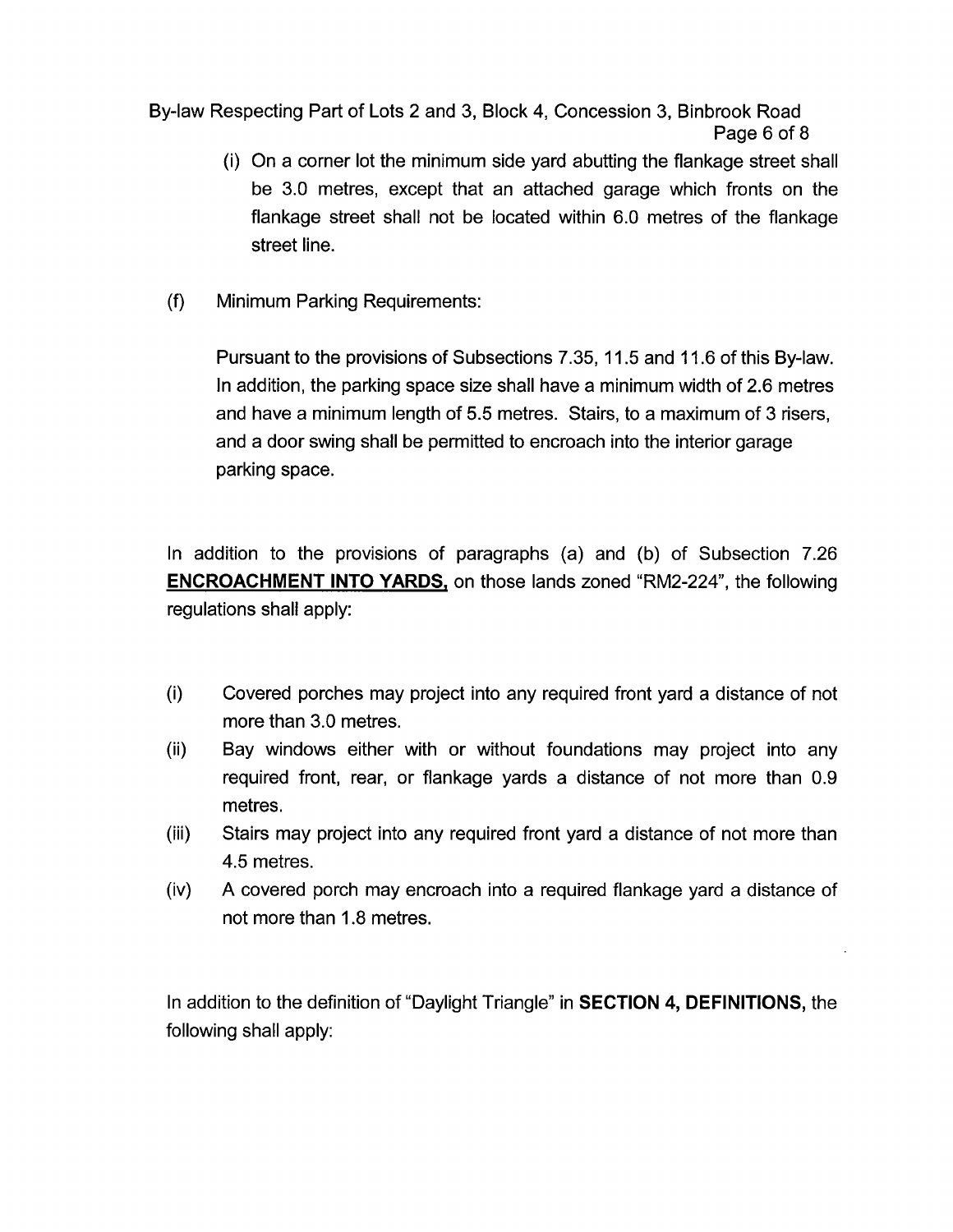By-law Respecting Part of Lots 2 and 3, Block 4, Concession 3, Binbrook Road Page 7 of 8 For the purposes of determining FRONT LOT LINE, and EXTERIOR SIDE LOT LINE abutting a street, a daylight triangle is deemed not to exist, provided that the minimum distance of the prescribed setbacks, in the By-law, is maintained"."

**3.** The Clerk is hereby authorized and directed to proceed with the giving of notice of the passing of this By-law, in accordance with the Planning Act.

PASSED and ENACTED this 11<sup>th</sup> day of July, 2007.

uich

Mayor **City Clerk** 

**TA 1985 PRESERVED TO** 

Fred Eisenberger **evidence even by Electronic C. Christenson** 

ZAC-06-20